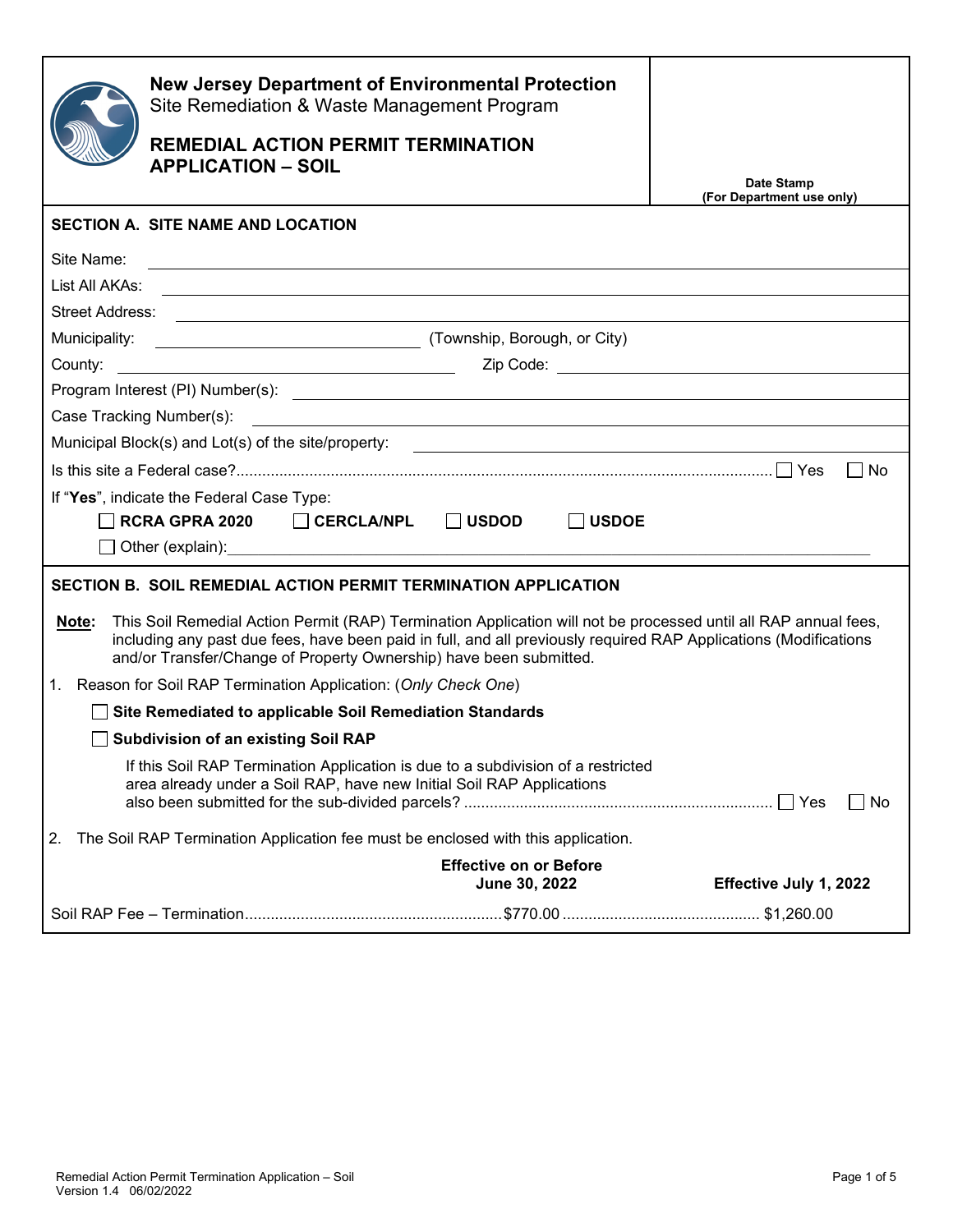| SECTION C. PERSON RESPONSIBLE FOR CONDUCTING THE REMEDIATION – CO-PERMITTEE                                           |  |                                                                                                                      |  |
|-----------------------------------------------------------------------------------------------------------------------|--|----------------------------------------------------------------------------------------------------------------------|--|
| $\Box$ Addendum for additional Person Responsible for Conducting the Remediation has been completed.                  |  |                                                                                                                      |  |
|                                                                                                                       |  |                                                                                                                      |  |
|                                                                                                                       |  |                                                                                                                      |  |
|                                                                                                                       |  |                                                                                                                      |  |
|                                                                                                                       |  |                                                                                                                      |  |
|                                                                                                                       |  |                                                                                                                      |  |
|                                                                                                                       |  |                                                                                                                      |  |
|                                                                                                                       |  |                                                                                                                      |  |
| □ Check the box if the Person Responsible for Conducting the Remediation is the Primary Contact for Permit Compliance |  |                                                                                                                      |  |
| SECTION D. CURRENT OWNER OF THE SITE - CO-PERMITTEE                                                                   |  |                                                                                                                      |  |
| Addendum for additional Owner of the Site has been completed.                                                         |  |                                                                                                                      |  |
|                                                                                                                       |  |                                                                                                                      |  |
|                                                                                                                       |  |                                                                                                                      |  |
|                                                                                                                       |  |                                                                                                                      |  |
|                                                                                                                       |  |                                                                                                                      |  |
|                                                                                                                       |  |                                                                                                                      |  |
|                                                                                                                       |  | Zip Code: <u>__________________</u>                                                                                  |  |
|                                                                                                                       |  |                                                                                                                      |  |
| □ Check the box if the owner is the Primary Contact for Permit Compliance                                             |  |                                                                                                                      |  |
| <b>SECTION E. ATTACHED DOCUMENTS</b>                                                                                  |  |                                                                                                                      |  |
| Attach the following documents:                                                                                       |  |                                                                                                                      |  |
| Note: All electronic copies should be provided in Adobe PDF file format on a compact disc (CD).                       |  |                                                                                                                      |  |
| NJDEP Website.                                                                                                        |  | Hard copy and electronic copy of the completed Soil RAP Termination Application using the current form on the        |  |
|                                                                                                                       |  | Hard copy and electronic copy of the cover letter explaining the reason(s) for the Soil RAP Termination Application. |  |
|                                                                                                                       |  | Electronic copy of the NJDEP approved Filed Deed Notice Termination document with book and page numbers.             |  |
| SECTION F. DEED NOTICE TERMINATION INFORMATION                                                                        |  |                                                                                                                      |  |
| Deed Notice Termination document filing date:<br>1.                                                                   |  |                                                                                                                      |  |
| Name of County Office the Deed Notice Termination document was filed in: __________________________<br>2.             |  |                                                                                                                      |  |
| Book Number the Deed Notice Termination document is filed in: ___________________<br>3.                               |  |                                                                                                                      |  |
| Page Numbers: First: _____________ to Last: ___________                                                               |  |                                                                                                                      |  |
| 4. Total Number of Pages filed: _______                                                                               |  |                                                                                                                      |  |
| 5.                                                                                                                    |  |                                                                                                                      |  |
| <b>SECTION G. FINANCIAL ASSURANCE</b>                                                                                 |  |                                                                                                                      |  |
|                                                                                                                       |  | No                                                                                                                   |  |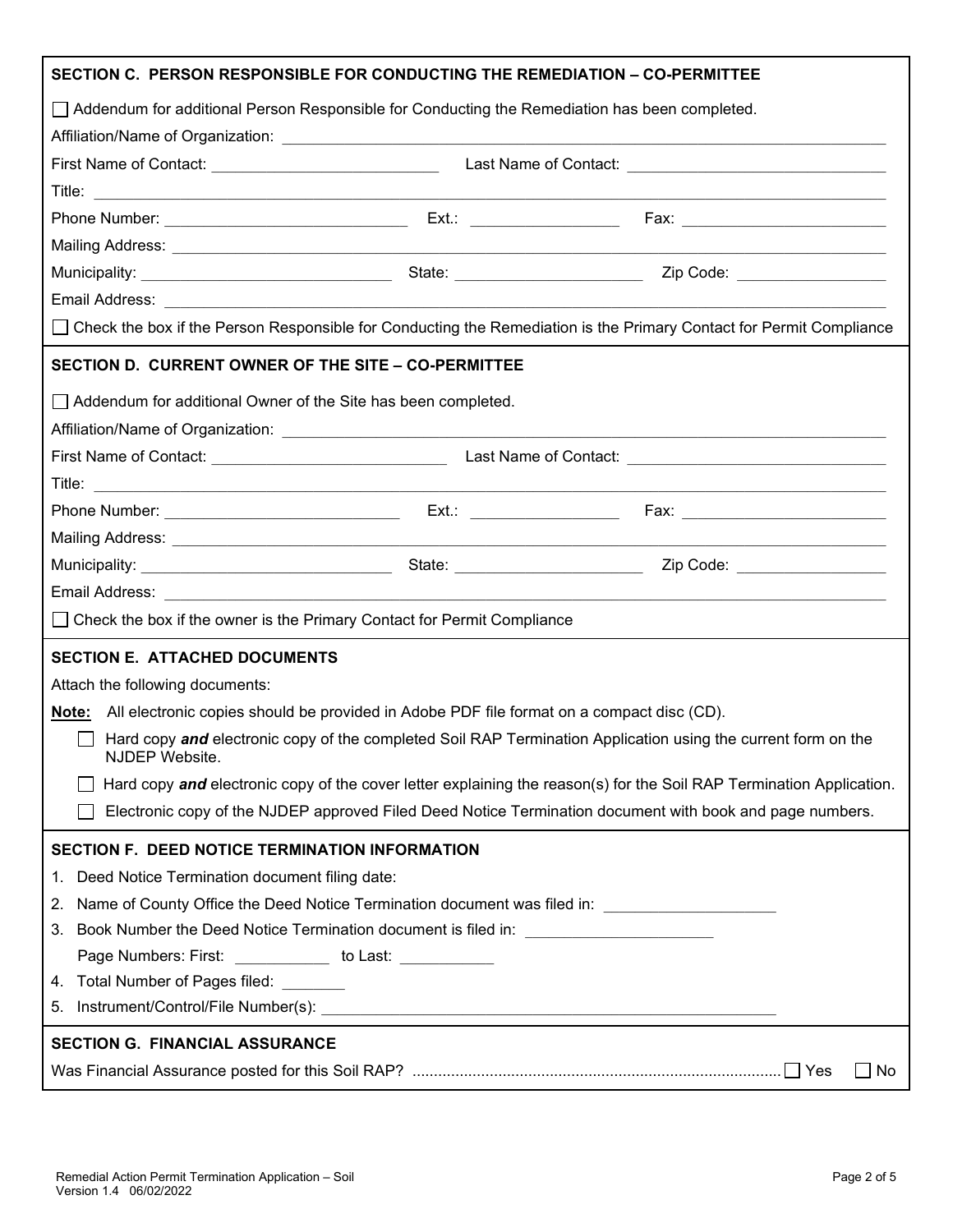#### **SECTION H. OTHER INFORMATION PROVIDED**

List any other pertinent information to support the Soil RAP Termination Application.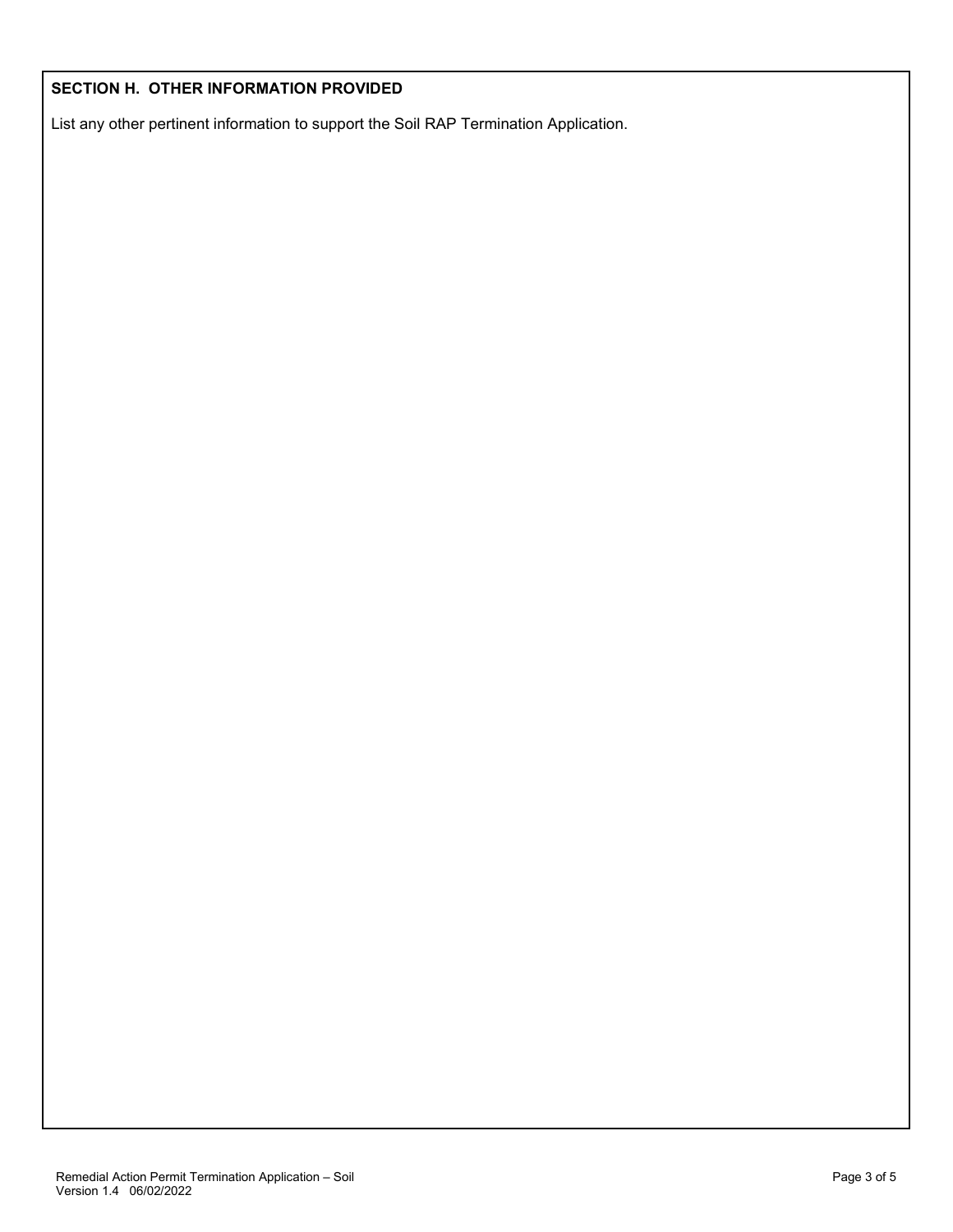| Full Legal Name of the Person Responsible for Conducting the Remediation:<br>State: ________________________<br>Email Address: <u>Andreas Address and Address and Address and Address and Address and Address and Address and Address and Address and Address and Address and Address and Address and Address and Address and Address and Addres</u><br>This certification shall be signed by the person responsible for conducting the remediation who is submitting this notification<br>in accordance with Administrative Requirements for the Remediation of Contaminated Sites rule at N.J.A.C. 7:26C-1.5(a).<br>I certify under penalty of law that I have personally examined and am familiar with the information submitted herein, including<br>all attached documents, and that based on my inquiry of those individuals immediately responsible for obtaining the<br>information, to the best of my knowledge, I believe that the submitted information is true, accurate and complete. I am aware<br>that there are significant civil penalties for knowingly submitting false, inaccurate or incomplete information and that I am<br>committing a crime of the fourth degree if I make a written false statement which I do not believe to be true. I am also aware<br>that if I knowingly direct or authorize the violation of any statute, I am personally liable for the penalties.<br>Date: <u>____________________________</u><br>SECTION J. CURRENT OWNER OF THE SITE INFORMATION AND CERTIFICATION<br>Full Legal Name of the Person Responsible who owns the site:<br>Ext.: Fax: Fax:<br>Email Address:<br>This certification shall be signed by the person who owns the site and is submitting this notification in accordance with<br>Administrative Requirements for the Remediation of Contaminated Sites rule at N.J.A.C. 7:26C-1.5(a).<br>I certify under penalty of law that I have personally examined and am familiar with the information submitted herein, including<br>all attached documents, and that based on my inquiry of those individuals immediately responsible for obtaining the<br>information, to the best of my knowledge, I believe that the submitted information is true, accurate and complete. I am aware<br>that there are significant civil penalties for knowingly submitting false, inaccurate or incomplete information and that I am<br>committing a crime of the fourth degree if I make a written false statement which I do not believe to be true. I am also aware<br>that if I knowingly direct or authorize the violation of any statute, I am personally liable for the penalties.<br>Signature:<br>Date:<br><u> 1989 - Johann Harry Harry Harry Harry Harry Harry Harry Harry Harry Harry Harry Harry Harry Harry Harry Harry</u><br>Completed forms should be sent to:<br>Bureau of Case Assignment & Initial Notice<br>Site Remediation Program<br>NJ Department of Environmental Protection |  | SECTION I. PERSON RESPONSIBLE FOR CONDUCTING THE REMEDIATION INFORMATION AND CERTIFICATION                          |  |
|----------------------------------------------------------------------------------------------------------------------------------------------------------------------------------------------------------------------------------------------------------------------------------------------------------------------------------------------------------------------------------------------------------------------------------------------------------------------------------------------------------------------------------------------------------------------------------------------------------------------------------------------------------------------------------------------------------------------------------------------------------------------------------------------------------------------------------------------------------------------------------------------------------------------------------------------------------------------------------------------------------------------------------------------------------------------------------------------------------------------------------------------------------------------------------------------------------------------------------------------------------------------------------------------------------------------------------------------------------------------------------------------------------------------------------------------------------------------------------------------------------------------------------------------------------------------------------------------------------------------------------------------------------------------------------------------------------------------------------------------------------------------------------------------------------------------------------------------------------------------------------------------------------------------------------------------------------------------------------------------------------------------------------------------------------------------------------------------------------------------------------------------------------------------------------------------------------------------------------------------------------------------------------------------------------------------------------------------------------------------------------------------------------------------------------------------------------------------------------------------------------------------------------------------------------------------------------------------------------------------------------------------------------------------------------------------------------------------------------------------------------------------------------------------------------------------------------------------------------------------------------------------------------------------------------------------------------------|--|---------------------------------------------------------------------------------------------------------------------|--|
|                                                                                                                                                                                                                                                                                                                                                                                                                                                                                                                                                                                                                                                                                                                                                                                                                                                                                                                                                                                                                                                                                                                                                                                                                                                                                                                                                                                                                                                                                                                                                                                                                                                                                                                                                                                                                                                                                                                                                                                                                                                                                                                                                                                                                                                                                                                                                                                                                                                                                                                                                                                                                                                                                                                                                                                                                                                                                                                                                                |  |                                                                                                                     |  |
|                                                                                                                                                                                                                                                                                                                                                                                                                                                                                                                                                                                                                                                                                                                                                                                                                                                                                                                                                                                                                                                                                                                                                                                                                                                                                                                                                                                                                                                                                                                                                                                                                                                                                                                                                                                                                                                                                                                                                                                                                                                                                                                                                                                                                                                                                                                                                                                                                                                                                                                                                                                                                                                                                                                                                                                                                                                                                                                                                                |  |                                                                                                                     |  |
|                                                                                                                                                                                                                                                                                                                                                                                                                                                                                                                                                                                                                                                                                                                                                                                                                                                                                                                                                                                                                                                                                                                                                                                                                                                                                                                                                                                                                                                                                                                                                                                                                                                                                                                                                                                                                                                                                                                                                                                                                                                                                                                                                                                                                                                                                                                                                                                                                                                                                                                                                                                                                                                                                                                                                                                                                                                                                                                                                                |  |                                                                                                                     |  |
|                                                                                                                                                                                                                                                                                                                                                                                                                                                                                                                                                                                                                                                                                                                                                                                                                                                                                                                                                                                                                                                                                                                                                                                                                                                                                                                                                                                                                                                                                                                                                                                                                                                                                                                                                                                                                                                                                                                                                                                                                                                                                                                                                                                                                                                                                                                                                                                                                                                                                                                                                                                                                                                                                                                                                                                                                                                                                                                                                                |  |                                                                                                                     |  |
|                                                                                                                                                                                                                                                                                                                                                                                                                                                                                                                                                                                                                                                                                                                                                                                                                                                                                                                                                                                                                                                                                                                                                                                                                                                                                                                                                                                                                                                                                                                                                                                                                                                                                                                                                                                                                                                                                                                                                                                                                                                                                                                                                                                                                                                                                                                                                                                                                                                                                                                                                                                                                                                                                                                                                                                                                                                                                                                                                                |  |                                                                                                                     |  |
|                                                                                                                                                                                                                                                                                                                                                                                                                                                                                                                                                                                                                                                                                                                                                                                                                                                                                                                                                                                                                                                                                                                                                                                                                                                                                                                                                                                                                                                                                                                                                                                                                                                                                                                                                                                                                                                                                                                                                                                                                                                                                                                                                                                                                                                                                                                                                                                                                                                                                                                                                                                                                                                                                                                                                                                                                                                                                                                                                                |  | Zip Code: ____________                                                                                              |  |
|                                                                                                                                                                                                                                                                                                                                                                                                                                                                                                                                                                                                                                                                                                                                                                                                                                                                                                                                                                                                                                                                                                                                                                                                                                                                                                                                                                                                                                                                                                                                                                                                                                                                                                                                                                                                                                                                                                                                                                                                                                                                                                                                                                                                                                                                                                                                                                                                                                                                                                                                                                                                                                                                                                                                                                                                                                                                                                                                                                |  |                                                                                                                     |  |
|                                                                                                                                                                                                                                                                                                                                                                                                                                                                                                                                                                                                                                                                                                                                                                                                                                                                                                                                                                                                                                                                                                                                                                                                                                                                                                                                                                                                                                                                                                                                                                                                                                                                                                                                                                                                                                                                                                                                                                                                                                                                                                                                                                                                                                                                                                                                                                                                                                                                                                                                                                                                                                                                                                                                                                                                                                                                                                                                                                |  |                                                                                                                     |  |
|                                                                                                                                                                                                                                                                                                                                                                                                                                                                                                                                                                                                                                                                                                                                                                                                                                                                                                                                                                                                                                                                                                                                                                                                                                                                                                                                                                                                                                                                                                                                                                                                                                                                                                                                                                                                                                                                                                                                                                                                                                                                                                                                                                                                                                                                                                                                                                                                                                                                                                                                                                                                                                                                                                                                                                                                                                                                                                                                                                |  |                                                                                                                     |  |
|                                                                                                                                                                                                                                                                                                                                                                                                                                                                                                                                                                                                                                                                                                                                                                                                                                                                                                                                                                                                                                                                                                                                                                                                                                                                                                                                                                                                                                                                                                                                                                                                                                                                                                                                                                                                                                                                                                                                                                                                                                                                                                                                                                                                                                                                                                                                                                                                                                                                                                                                                                                                                                                                                                                                                                                                                                                                                                                                                                |  |                                                                                                                     |  |
|                                                                                                                                                                                                                                                                                                                                                                                                                                                                                                                                                                                                                                                                                                                                                                                                                                                                                                                                                                                                                                                                                                                                                                                                                                                                                                                                                                                                                                                                                                                                                                                                                                                                                                                                                                                                                                                                                                                                                                                                                                                                                                                                                                                                                                                                                                                                                                                                                                                                                                                                                                                                                                                                                                                                                                                                                                                                                                                                                                |  |                                                                                                                     |  |
|                                                                                                                                                                                                                                                                                                                                                                                                                                                                                                                                                                                                                                                                                                                                                                                                                                                                                                                                                                                                                                                                                                                                                                                                                                                                                                                                                                                                                                                                                                                                                                                                                                                                                                                                                                                                                                                                                                                                                                                                                                                                                                                                                                                                                                                                                                                                                                                                                                                                                                                                                                                                                                                                                                                                                                                                                                                                                                                                                                |  |                                                                                                                     |  |
|                                                                                                                                                                                                                                                                                                                                                                                                                                                                                                                                                                                                                                                                                                                                                                                                                                                                                                                                                                                                                                                                                                                                                                                                                                                                                                                                                                                                                                                                                                                                                                                                                                                                                                                                                                                                                                                                                                                                                                                                                                                                                                                                                                                                                                                                                                                                                                                                                                                                                                                                                                                                                                                                                                                                                                                                                                                                                                                                                                |  |                                                                                                                     |  |
|                                                                                                                                                                                                                                                                                                                                                                                                                                                                                                                                                                                                                                                                                                                                                                                                                                                                                                                                                                                                                                                                                                                                                                                                                                                                                                                                                                                                                                                                                                                                                                                                                                                                                                                                                                                                                                                                                                                                                                                                                                                                                                                                                                                                                                                                                                                                                                                                                                                                                                                                                                                                                                                                                                                                                                                                                                                                                                                                                                |  |                                                                                                                     |  |
|                                                                                                                                                                                                                                                                                                                                                                                                                                                                                                                                                                                                                                                                                                                                                                                                                                                                                                                                                                                                                                                                                                                                                                                                                                                                                                                                                                                                                                                                                                                                                                                                                                                                                                                                                                                                                                                                                                                                                                                                                                                                                                                                                                                                                                                                                                                                                                                                                                                                                                                                                                                                                                                                                                                                                                                                                                                                                                                                                                |  |                                                                                                                     |  |
|                                                                                                                                                                                                                                                                                                                                                                                                                                                                                                                                                                                                                                                                                                                                                                                                                                                                                                                                                                                                                                                                                                                                                                                                                                                                                                                                                                                                                                                                                                                                                                                                                                                                                                                                                                                                                                                                                                                                                                                                                                                                                                                                                                                                                                                                                                                                                                                                                                                                                                                                                                                                                                                                                                                                                                                                                                                                                                                                                                |  |                                                                                                                     |  |
|                                                                                                                                                                                                                                                                                                                                                                                                                                                                                                                                                                                                                                                                                                                                                                                                                                                                                                                                                                                                                                                                                                                                                                                                                                                                                                                                                                                                                                                                                                                                                                                                                                                                                                                                                                                                                                                                                                                                                                                                                                                                                                                                                                                                                                                                                                                                                                                                                                                                                                                                                                                                                                                                                                                                                                                                                                                                                                                                                                |  |                                                                                                                     |  |
|                                                                                                                                                                                                                                                                                                                                                                                                                                                                                                                                                                                                                                                                                                                                                                                                                                                                                                                                                                                                                                                                                                                                                                                                                                                                                                                                                                                                                                                                                                                                                                                                                                                                                                                                                                                                                                                                                                                                                                                                                                                                                                                                                                                                                                                                                                                                                                                                                                                                                                                                                                                                                                                                                                                                                                                                                                                                                                                                                                |  |                                                                                                                     |  |
|                                                                                                                                                                                                                                                                                                                                                                                                                                                                                                                                                                                                                                                                                                                                                                                                                                                                                                                                                                                                                                                                                                                                                                                                                                                                                                                                                                                                                                                                                                                                                                                                                                                                                                                                                                                                                                                                                                                                                                                                                                                                                                                                                                                                                                                                                                                                                                                                                                                                                                                                                                                                                                                                                                                                                                                                                                                                                                                                                                |  |                                                                                                                     |  |
|                                                                                                                                                                                                                                                                                                                                                                                                                                                                                                                                                                                                                                                                                                                                                                                                                                                                                                                                                                                                                                                                                                                                                                                                                                                                                                                                                                                                                                                                                                                                                                                                                                                                                                                                                                                                                                                                                                                                                                                                                                                                                                                                                                                                                                                                                                                                                                                                                                                                                                                                                                                                                                                                                                                                                                                                                                                                                                                                                                |  |                                                                                                                     |  |
|                                                                                                                                                                                                                                                                                                                                                                                                                                                                                                                                                                                                                                                                                                                                                                                                                                                                                                                                                                                                                                                                                                                                                                                                                                                                                                                                                                                                                                                                                                                                                                                                                                                                                                                                                                                                                                                                                                                                                                                                                                                                                                                                                                                                                                                                                                                                                                                                                                                                                                                                                                                                                                                                                                                                                                                                                                                                                                                                                                |  |                                                                                                                     |  |
|                                                                                                                                                                                                                                                                                                                                                                                                                                                                                                                                                                                                                                                                                                                                                                                                                                                                                                                                                                                                                                                                                                                                                                                                                                                                                                                                                                                                                                                                                                                                                                                                                                                                                                                                                                                                                                                                                                                                                                                                                                                                                                                                                                                                                                                                                                                                                                                                                                                                                                                                                                                                                                                                                                                                                                                                                                                                                                                                                                |  |                                                                                                                     |  |
|                                                                                                                                                                                                                                                                                                                                                                                                                                                                                                                                                                                                                                                                                                                                                                                                                                                                                                                                                                                                                                                                                                                                                                                                                                                                                                                                                                                                                                                                                                                                                                                                                                                                                                                                                                                                                                                                                                                                                                                                                                                                                                                                                                                                                                                                                                                                                                                                                                                                                                                                                                                                                                                                                                                                                                                                                                                                                                                                                                |  | <u> 1989 - Johann Barn, mars ann an t-Amhair an t-Amhair an t-Amhair an t-Amhair an t-Amhair an t-Amhair an t-A</u> |  |
|                                                                                                                                                                                                                                                                                                                                                                                                                                                                                                                                                                                                                                                                                                                                                                                                                                                                                                                                                                                                                                                                                                                                                                                                                                                                                                                                                                                                                                                                                                                                                                                                                                                                                                                                                                                                                                                                                                                                                                                                                                                                                                                                                                                                                                                                                                                                                                                                                                                                                                                                                                                                                                                                                                                                                                                                                                                                                                                                                                |  |                                                                                                                     |  |
|                                                                                                                                                                                                                                                                                                                                                                                                                                                                                                                                                                                                                                                                                                                                                                                                                                                                                                                                                                                                                                                                                                                                                                                                                                                                                                                                                                                                                                                                                                                                                                                                                                                                                                                                                                                                                                                                                                                                                                                                                                                                                                                                                                                                                                                                                                                                                                                                                                                                                                                                                                                                                                                                                                                                                                                                                                                                                                                                                                |  |                                                                                                                     |  |
|                                                                                                                                                                                                                                                                                                                                                                                                                                                                                                                                                                                                                                                                                                                                                                                                                                                                                                                                                                                                                                                                                                                                                                                                                                                                                                                                                                                                                                                                                                                                                                                                                                                                                                                                                                                                                                                                                                                                                                                                                                                                                                                                                                                                                                                                                                                                                                                                                                                                                                                                                                                                                                                                                                                                                                                                                                                                                                                                                                |  |                                                                                                                     |  |
|                                                                                                                                                                                                                                                                                                                                                                                                                                                                                                                                                                                                                                                                                                                                                                                                                                                                                                                                                                                                                                                                                                                                                                                                                                                                                                                                                                                                                                                                                                                                                                                                                                                                                                                                                                                                                                                                                                                                                                                                                                                                                                                                                                                                                                                                                                                                                                                                                                                                                                                                                                                                                                                                                                                                                                                                                                                                                                                                                                |  |                                                                                                                     |  |
| 401-05H<br><b>PO Box 420</b><br>Trenton, NJ 08625-0420                                                                                                                                                                                                                                                                                                                                                                                                                                                                                                                                                                                                                                                                                                                                                                                                                                                                                                                                                                                                                                                                                                                                                                                                                                                                                                                                                                                                                                                                                                                                                                                                                                                                                                                                                                                                                                                                                                                                                                                                                                                                                                                                                                                                                                                                                                                                                                                                                                                                                                                                                                                                                                                                                                                                                                                                                                                                                                         |  |                                                                                                                     |  |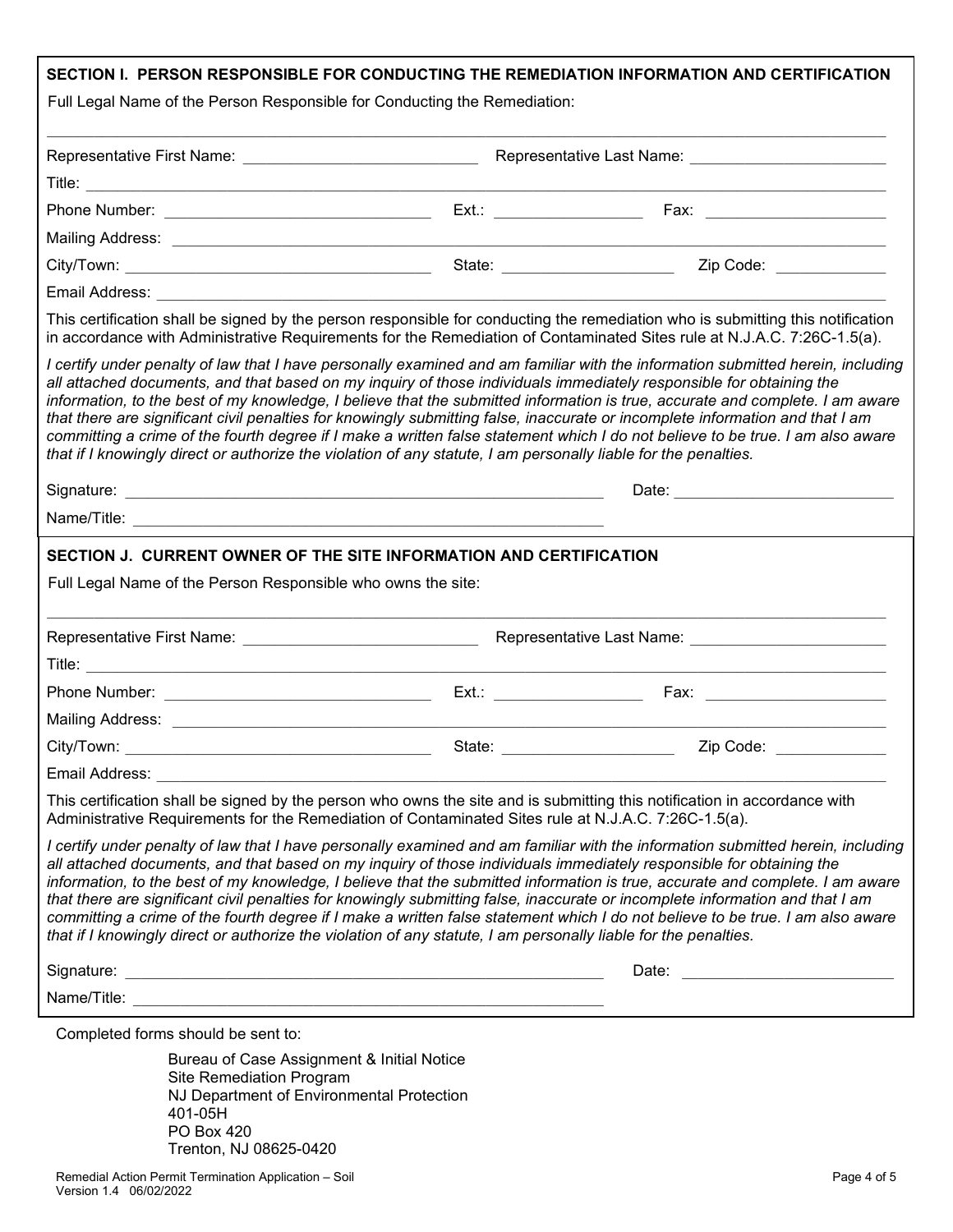| SECTION K. LICENSED SITE REMEDIATION PROFESSIONAL INFORMATION AND STATEMENT                                                                                                                                                                                                                             |                                                                                                                                                                                                                                                                                                                                                                                                                                                                                                                                                                                                                                                                                                                                                                                                                                                                                                                                                                                                                                                                                                                                |
|---------------------------------------------------------------------------------------------------------------------------------------------------------------------------------------------------------------------------------------------------------------------------------------------------------|--------------------------------------------------------------------------------------------------------------------------------------------------------------------------------------------------------------------------------------------------------------------------------------------------------------------------------------------------------------------------------------------------------------------------------------------------------------------------------------------------------------------------------------------------------------------------------------------------------------------------------------------------------------------------------------------------------------------------------------------------------------------------------------------------------------------------------------------------------------------------------------------------------------------------------------------------------------------------------------------------------------------------------------------------------------------------------------------------------------------------------|
| LSRP ID Number: ____________________________                                                                                                                                                                                                                                                            |                                                                                                                                                                                                                                                                                                                                                                                                                                                                                                                                                                                                                                                                                                                                                                                                                                                                                                                                                                                                                                                                                                                                |
|                                                                                                                                                                                                                                                                                                         |                                                                                                                                                                                                                                                                                                                                                                                                                                                                                                                                                                                                                                                                                                                                                                                                                                                                                                                                                                                                                                                                                                                                |
|                                                                                                                                                                                                                                                                                                         |                                                                                                                                                                                                                                                                                                                                                                                                                                                                                                                                                                                                                                                                                                                                                                                                                                                                                                                                                                                                                                                                                                                                |
|                                                                                                                                                                                                                                                                                                         |                                                                                                                                                                                                                                                                                                                                                                                                                                                                                                                                                                                                                                                                                                                                                                                                                                                                                                                                                                                                                                                                                                                                |
|                                                                                                                                                                                                                                                                                                         |                                                                                                                                                                                                                                                                                                                                                                                                                                                                                                                                                                                                                                                                                                                                                                                                                                                                                                                                                                                                                                                                                                                                |
|                                                                                                                                                                                                                                                                                                         |                                                                                                                                                                                                                                                                                                                                                                                                                                                                                                                                                                                                                                                                                                                                                                                                                                                                                                                                                                                                                                                                                                                                |
| N.J.S.A. 58:10B-1.3b(1) and (2).                                                                                                                                                                                                                                                                        | This statement shall be signed by the LSRP who is submitting this notification in accordance with N.J.S.A. 58:10C-14, and                                                                                                                                                                                                                                                                                                                                                                                                                                                                                                                                                                                                                                                                                                                                                                                                                                                                                                                                                                                                      |
| reports related thereto.                                                                                                                                                                                                                                                                                | (1) I certify, as a Licensed Site Remediation Professional authorized pursuant to N.J.S.A. 58:10C-1 et seq. to conduct<br>business in New Jersey, that for the remediation described in this submission, and all attachments included in this<br>submission, I personally: Managed, supervised, or performed the remediation conducted at this site that is described in<br>this submission, and all attachments included in this submission; and/or periodically reviewed and evaluated the work<br>performed by other persons that forms the basis for the information in this submission; and/or completed the work of<br>another site remediation professional, licensed or not, after having: (1) reviewed all available documentation on which I<br>relied; (2) conducted a site visit and observed the then-current conditions and verified the status of as much of the work<br>as was reasonably observable; and (3)concluded, in the exercise of my independent professional judgment, that there<br>was sufficient information upon which to complete any additional phase of remediation and prepare workplans and |
| $(2)$ I certify:<br>That I have read this submission and all attachments to this submission;<br>$\bullet$<br>$\bullet$<br>remediation professionals provided in N.J.S.A. 58:10C-16;<br>$\bullet$<br>requirements in N.J.S.A. 58:10C-14.c;<br>$\bullet$<br>N.J.A.C. 7:26I; and<br>$\bullet$<br>complete. | That in performing the professional services as the licensed site remediation professional for the entire site or<br>each area of concern, I adhered to the professional conduct standards and requirements governing licensed site<br>That the remediation conducted at the entire site or each area of concern, that is described in this submission and<br>all attachments to this submission, was conducted pursuant to and in compliance with the remediation<br>That the remediation described in this submission, and all attachments to this submission, was conducted<br>pursuant to and in compliance with the regulations of the Site Remediation Professional Licensing Board at<br>That the information contained in this submission and all attachments to this submission is true, accurate, and                                                                                                                                                                                                                                                                                                                |
| safety and the environment.                                                                                                                                                                                                                                                                             | (3) I certify, when this submission includes a response action outcome, that the entire site or each area of concern has<br>been remediated in compliance with all applicable statutes, rules, and regulations and is protective of public health and                                                                                                                                                                                                                                                                                                                                                                                                                                                                                                                                                                                                                                                                                                                                                                                                                                                                          |
| the Board or the Department have provided to me.                                                                                                                                                                                                                                                        | (4) I certify that no other person is authorized or able to use any password, encryption method, or electronic signature that                                                                                                                                                                                                                                                                                                                                                                                                                                                                                                                                                                                                                                                                                                                                                                                                                                                                                                                                                                                                  |
| (5) I certify that I understand and acknowledge that:<br>and<br>$\bullet$<br>more than \$75,000 per day of violation, or by imprisonment, or both.                                                                                                                                                      | If I knowingly make a false statement, representation, or certification in any document or information I submit to<br>the Department I may be subject to civil and administrative enforcement pursuant to N.J.S.A. 58:10C-<br>17.a.1(a)through (f) by the Board, including but not limited to license suspension, revocation, or denial of renewal;<br>If I purposely, knowingly, or recklessly make a false statement, representation, or certification in any application,<br>form, record, document or other information submitted to the Department or required to be maintained pursuant to<br>the Site Remediation Reform Act, I shall be guilty, upon conviction, of a crime of the third degree and shall,<br>notwithstanding the provisions of subsection b. of N.J.S.2C:43-3, be subject to a fine of not less than \$5,000 nor                                                                                                                                                                                                                                                                                      |
| (6) I certify that I have read this certification prior to signing, certifying, and making this submission.                                                                                                                                                                                             |                                                                                                                                                                                                                                                                                                                                                                                                                                                                                                                                                                                                                                                                                                                                                                                                                                                                                                                                                                                                                                                                                                                                |
|                                                                                                                                                                                                                                                                                                         |                                                                                                                                                                                                                                                                                                                                                                                                                                                                                                                                                                                                                                                                                                                                                                                                                                                                                                                                                                                                                                                                                                                                |
|                                                                                                                                                                                                                                                                                                         |                                                                                                                                                                                                                                                                                                                                                                                                                                                                                                                                                                                                                                                                                                                                                                                                                                                                                                                                                                                                                                                                                                                                |

Company Name: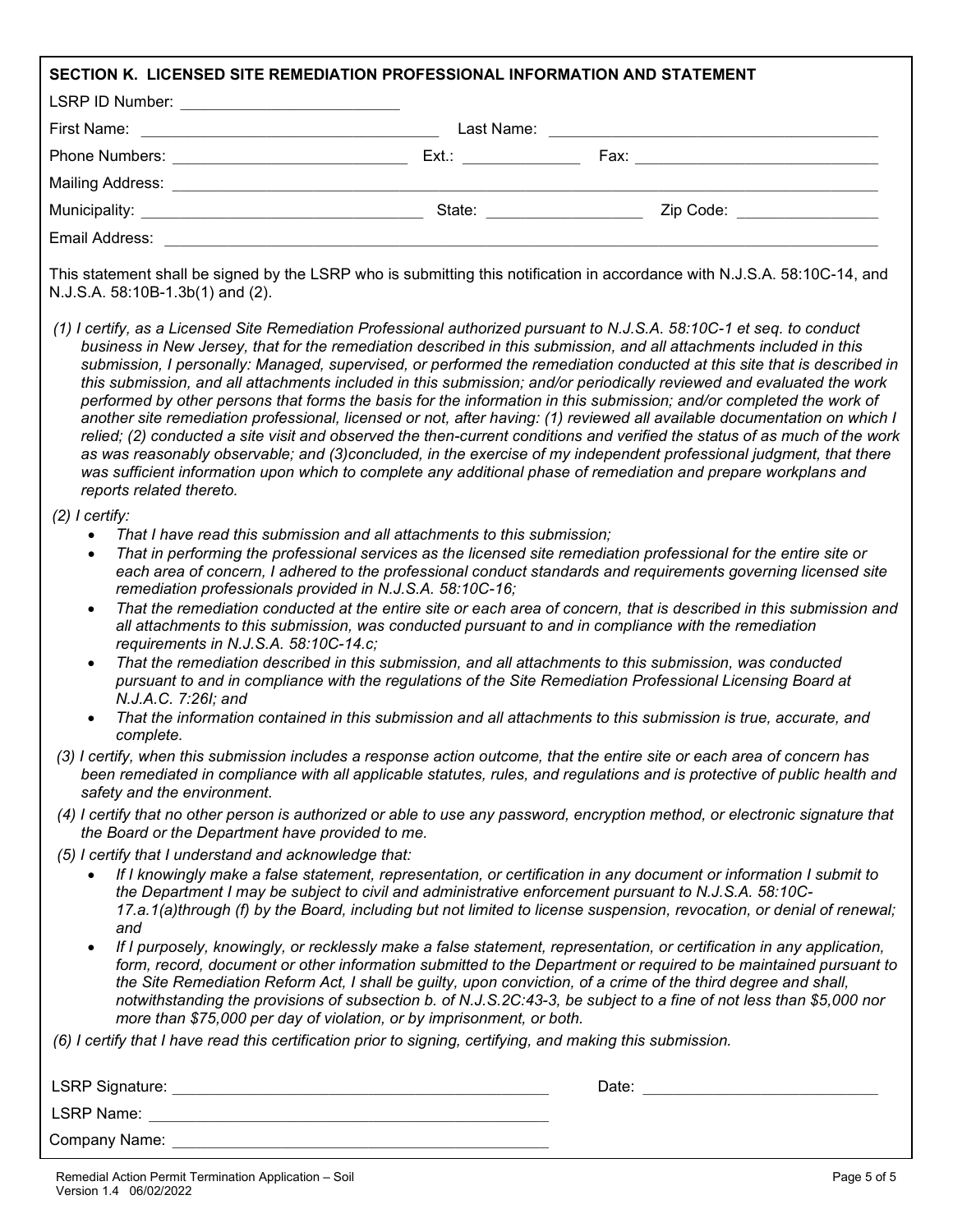### **ADDENDUM A**

## **Additional Persons Responsible for Conducting Remediation**

|                                                                                                                                                                                                                                                |  | ADDENDUM TO SECTION C. PERSON RESPONSIBLE FOR CONDUCTING THE REMEDIATION - CO-PERMITTEE                                                                                                                                                                                                                                                                                                                                                                                                                                     |
|------------------------------------------------------------------------------------------------------------------------------------------------------------------------------------------------------------------------------------------------|--|-----------------------------------------------------------------------------------------------------------------------------------------------------------------------------------------------------------------------------------------------------------------------------------------------------------------------------------------------------------------------------------------------------------------------------------------------------------------------------------------------------------------------------|
|                                                                                                                                                                                                                                                |  |                                                                                                                                                                                                                                                                                                                                                                                                                                                                                                                             |
|                                                                                                                                                                                                                                                |  |                                                                                                                                                                                                                                                                                                                                                                                                                                                                                                                             |
|                                                                                                                                                                                                                                                |  |                                                                                                                                                                                                                                                                                                                                                                                                                                                                                                                             |
|                                                                                                                                                                                                                                                |  |                                                                                                                                                                                                                                                                                                                                                                                                                                                                                                                             |
|                                                                                                                                                                                                                                                |  |                                                                                                                                                                                                                                                                                                                                                                                                                                                                                                                             |
|                                                                                                                                                                                                                                                |  |                                                                                                                                                                                                                                                                                                                                                                                                                                                                                                                             |
|                                                                                                                                                                                                                                                |  |                                                                                                                                                                                                                                                                                                                                                                                                                                                                                                                             |
| Compliance                                                                                                                                                                                                                                     |  | Check the box if the Additional Person Responsible for Conducting the Remediation is the Primary Contact for Permit                                                                                                                                                                                                                                                                                                                                                                                                         |
| <b>CERTIFICATION</b>                                                                                                                                                                                                                           |  | ADDENDUM TO SECTION I. PERSON RESPONSIBLE FOR CONDUCTING THE REMEDIATION INFORMATION AND                                                                                                                                                                                                                                                                                                                                                                                                                                    |
| Full Legal Name of the Person Responsible for Conducting the Remediation:                                                                                                                                                                      |  |                                                                                                                                                                                                                                                                                                                                                                                                                                                                                                                             |
|                                                                                                                                                                                                                                                |  |                                                                                                                                                                                                                                                                                                                                                                                                                                                                                                                             |
|                                                                                                                                                                                                                                                |  |                                                                                                                                                                                                                                                                                                                                                                                                                                                                                                                             |
|                                                                                                                                                                                                                                                |  |                                                                                                                                                                                                                                                                                                                                                                                                                                                                                                                             |
|                                                                                                                                                                                                                                                |  |                                                                                                                                                                                                                                                                                                                                                                                                                                                                                                                             |
|                                                                                                                                                                                                                                                |  |                                                                                                                                                                                                                                                                                                                                                                                                                                                                                                                             |
| Email Address: The Communication of the Communication of the Communication of the Communication of the Communication                                                                                                                           |  |                                                                                                                                                                                                                                                                                                                                                                                                                                                                                                                             |
|                                                                                                                                                                                                                                                |  | This certification shall be signed by the person responsible for conducting the remediation who is submitting this notification<br>in accordance with Administrative Requirements for the Remediation of Contaminated Sites rule at N.J.A.C. 7:26C-1.5(a).                                                                                                                                                                                                                                                                  |
| I certify under penalty of law that I have personally examined and am familiar with the information submitted herein,<br>aware that if I knowingly direct or authorize the violation of any statute, I am personally liable for the penalties. |  | including all attached documents, and that based on my inquiry of those individuals immediately responsible for obtaining<br>the information, to the best of my knowledge, I believe that the submitted information is true, accurate and complete. I am<br>aware that there are significant civil penalties for knowingly submitting false, inaccurate or incomplete information and that I<br>am committing a crime of the fourth degree if I make a written false statement which I do not believe to be true. I am also |
|                                                                                                                                                                                                                                                |  |                                                                                                                                                                                                                                                                                                                                                                                                                                                                                                                             |
|                                                                                                                                                                                                                                                |  |                                                                                                                                                                                                                                                                                                                                                                                                                                                                                                                             |
|                                                                                                                                                                                                                                                |  |                                                                                                                                                                                                                                                                                                                                                                                                                                                                                                                             |